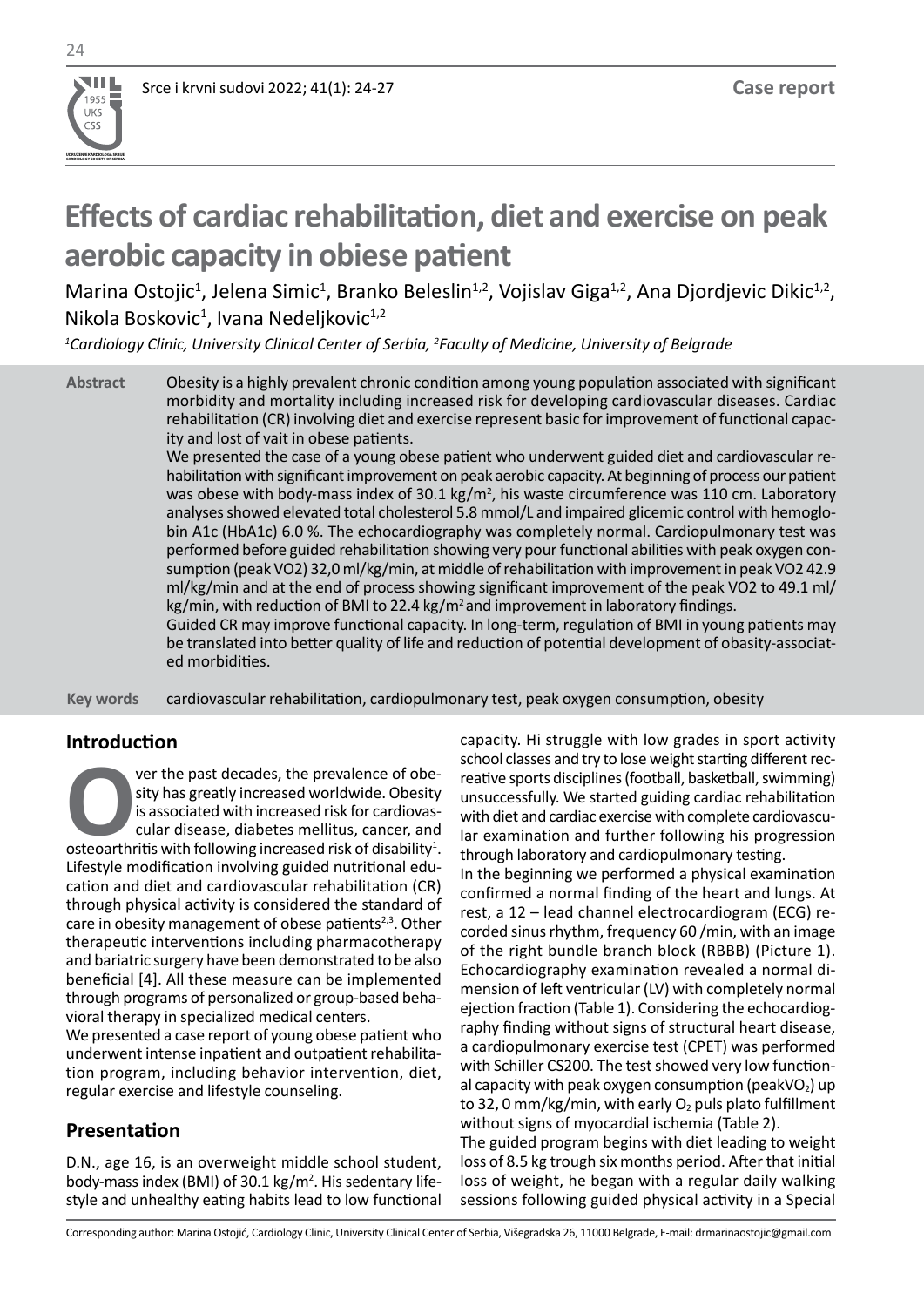

**Figure 1**. Electrocardiogy of obese young patient with right bundle branch block pattern

| <b>Parameters</b>         | <b>Before rehabilitation</b> | <b>End of rehabilitation</b> | Normal range |
|---------------------------|------------------------------|------------------------------|--------------|
| WBC, 10*9/L               | 5.8                          | 6.2                          | $4.0 - 10.0$ |
| RBC, 10*12/L              | 5.01                         | 5.38                         | $4.0 - 6.3$  |
| Hemoglobine, g/L          | 156                          | 165                          | 120-180      |
| Hematocrite, L/L          | 1.44                         | 0.49                         | 0.400-0.520  |
| Trombocite, 10*9/L        | 191                          | 189                          | 140-440      |
| Total cholesterol, mmol/L | 5.8                          | 3.4                          | 5.2          |
| HDL cholesterol, mmol/L   | 1.4                          | 1.0                          | < 1.0        |
| LDL cholesterol, mmol/L   | 4.1                          | 2.5                          | < 4.1        |
| Triglicerides, mmol/L     | 1.1                          | 0.95                         | <1.7         |
| Urea, mmol/L              | 4.8                          | 5.0                          | $3.0 - 7.5$  |
| Creatinin, umol/L         | 92                           | 98                           | 64-111       |
| eGFR, ml/min/1.73m2       | >60                          | >60                          | >60          |
| Uric acid, umol/L         | 326                          | 320                          | 210-460      |
| AST, U/L                  | 19                           | 19                           | $<$ 55       |
| ALT, U/L                  | 15                           | 17                           | $34$         |
| Alkaline Phosphatase, U/L | 110                          | 105                          | 40-150       |
| Fasting glucose, mmol/L   | 6.0                          | 4.2                          | $3.9 - 5.8$  |
| HbA1c, mmol/moL           | 6.1                          | 4.4                          | $4 - 5.6$    |
| TSH, uIU/ml               | 3.4                          | 3.7                          | $0.4 - 4.9$  |
| FT4, pmol/L               | 16                           | 15                           | $9.0 - 19.1$ |

**Table 1.** Laboratory tests at baseline and after cardiovascular rehabilitation

WBC-white blood cell; RBC-red blood cell; AST- Aspartate amino-transferase; ALT- Alanine amino-transferase.

|  | Table 2. Echocardiographic parameters |  |  |
|--|---------------------------------------|--|--|
|--|---------------------------------------|--|--|

| <b>Parameters</b>  | Value     |
|--------------------|-----------|
| $LA$ (mm)          | 35        |
| EDD LV (mm)        | 52        |
| ESD LV(mm)         | 30        |
| EFLV (%)           | 66        |
| Septum (mm)        | 10        |
| Inferior wall (mm) | 10        |
| Mass ( $mg/m2$ )   | 72        |
| E/A                | 0.63/0.41 |
| $E'$ (m/s)         | 0.08      |
| E/E'               | 7.8       |
| RV (mm)            | 22        |
| TAPSE (mm)         | 29        |

LA- left atrium|; EDD LV- end-dijastolic dimension of left ventricule; ESD LV – end-sistolic dimensions of left ventricule EF LVejection fraction

hospital for metabolism disease on Zlatibor 'Čigota' with two-stage of one months programs. We performed CPET during CR at one year and at the end after 24 months showed significant improvement in maximal METs with peak  $VO<sub>2</sub>$  of 42.3 and 49.1 mm/kg/min respectively. Laboratory analyses showed improvement of lipid profile and regulated level of fasting glucose (Table 3). BMI at the end of program was 22,3 kg/m<sup>2</sup>

#### **Discusion**

Numerous studies demonstrate the value of peak  $VO<sub>2</sub>$ as a prognostic tool ahead of traditional cardiovascular risk factors. Its value has been declared as more important than adiposity level in an obese patient<sup>5</sup>. Still, there are many factors that can affect peak  $VO<sub>2</sub>$ , such as: body size, weight and body composition<sup>6</sup>, physical fitness at the time of test, state of cardiopulmonary function, level of hemoglobin concentration, function of mitochondria and baseline genetic factors<sup>6</sup>.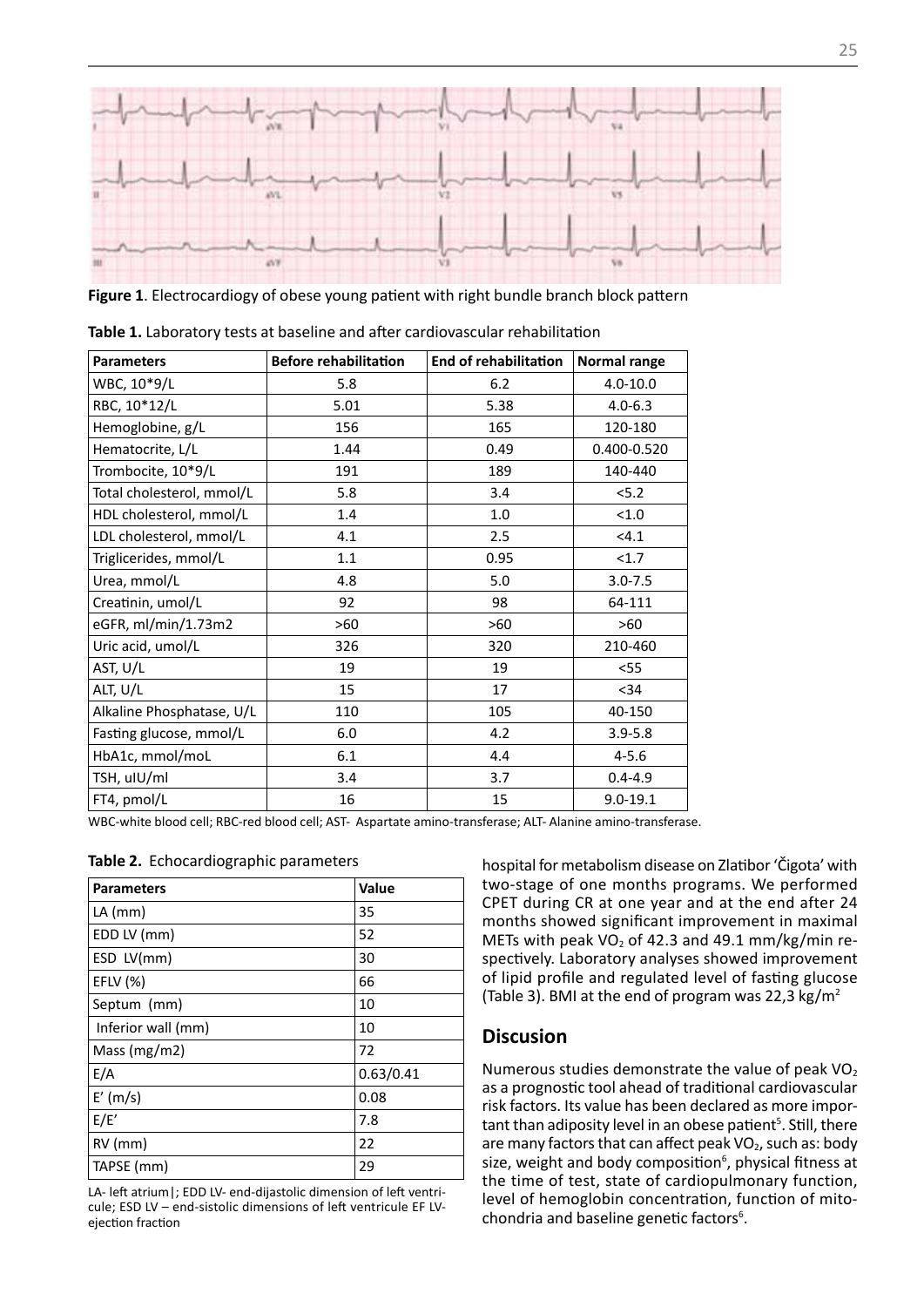| <b>Parameters</b>      | <b>Before rehabilitation</b> | After 10 months | <b>End of rehabilitation</b> |
|------------------------|------------------------------|-----------------|------------------------------|
| BMI (kg/m2)            | 30.1                         | 24.9            | 22.3                         |
| Duration of test (sec) | 415                          | 490             | 618                          |
| SBP baseline (mmHg)    | 130                          | 120             | 120                          |
| SBP max (mmHg)         | 170                          | 150             | 145                          |
| DBP baseline (mmHg)    | 85                           | 80              | 80                           |
| DBP max (mmhg)         | 90                           | 90              | 90                           |
| HR baseline /min       | 60                           | 62              | 61                           |
| HR maks /min           | 165                          | 193             | 205                          |
| VAT VO2 (ml/kg/min)    | 15.0                         | 18.0            | 22.0                         |
| PeakVO2 (ml/kg/min)    | 32.0                         | 42.9            | 49.1                         |
| % predicted VO2 max    | 78                           | 92              | 98                           |
| RER                    | 1.2                          | 1.2             | 1.2                          |
| VE/VCO2 slope          | 22.78                        | 26.1            | 26.0                         |

**Table 3.** Cardiopulmonary test parameters at beginning, during carediac rehabilitation and at the end of rehabilitation

BMI- body mass index; SBP-systolic blood pressure; DBP-diastolic blood pressure; HR-heart rate; VAT- Ventilatory anaerobic threshold; RERrespiratory exchange ratio

In the young population, it is also necessary to favor the influence of growth on both body fat and exercise capacity. In a normal young person, the absolute  $O<sub>2</sub>$ max increases roughly corresponding to body size<sup>7</sup>. In the beginning of CR, the lower peak  $VO<sub>2</sub>$ max may be explained by grossly reduced oxygen usage by adipose tissue during exercise<sup>8</sup>.

 Loss of weight is an important topic in different obese populations, and different intervention treatments (such as diet, guided exercise, bariatric surgery) are constantly being optimized. The improvement in exercise capacity after intervention protocols was associated with improved body architecture<sup>9</sup>. Our patient underwent CR with the regulation of BMI, body composition and regulation of laboratory findings, along with excellent improvement in functional class (A) at the level of a good trained individual with peak  $VO<sub>2</sub>$  of 49.1mm/kg/min.

Furthermore, when conducting CR the ratio of peak  $VO<sub>2</sub>$ and body composition, especially muscle mass, may provide information useful for further guidance of rehabilitation programs which aims to improve aerobic performance as well as strength determined primarily by muscle mass $10$ .

# **Conclusion**

Guided CV rehabilitation including diet and exercise lead to significant improvement of functional status and class of fitness of young obese patient with the regulation of all laboratory parameters.

#### **References**

- Keating C, Backholer K, Peeters A. Prevalence of overweight and obesity in children and adults. Lancet 2014;384 (9960): 2107–2108.
- 2. Jensen MD, Ryan DH, Donato KA, et al. Guidelines (2013) for the management of overweight and obesity in adults: a report of the ACC/AHA, 2013. Obesity 2014;22 (S2 Suppl 2):S5–39.
- 3. Wolfe BM, Kvach E, Eckel RH. Treatment of obesity: Weight loss and bariatric surgery. Circ Res 2016;118(11):1844-1855.
- 4. Field AE, Coakley EH, Must A, et al. Impact of overweight on the risk of developing common chronic disease during a 10-year period. Arch Intern Med. 2001;161:1581–1586.
- 5. Taylor HL, Buskirk E, Henschel A. Maximal oxygen intake as an objective measure of cardio-respiratory performance. J Appl Physiol 1955;8(1):73–80.
- 6. Martin-Rincon M, Calbet JAL. Progress update and challenges on V . O2max testing and interpretation. Front Physiol 2020; 11:1070
- 7. Hinriksdottir G, Tryggvadottir A, Olafsdottir AS, Arngrímsson SA. Fatness but not fitness relative to the fat-free mass is related to Creactive protein in 18 Year-old adolescents. PloS One 2015; 10(6).
- 8. Chatterjee S, Chatterjee P, Bandyopadhyay A. Cardiorespiratory fitness of obese boys. Indian J Physiol Pharmacol 2005;49(3):353–357.
- 9. Hsu KJ, Liao CD, Tsai MW, Chen CN. Effects of exercise and nutritional intervention on body composition, metabolic health, and physical performance in adults with sarcopenic obesity: A metaanalysis. Nutrient. 2019;11(9):2163.
- 10 Marc-Hernández A, Ruiz-Tovar J, Aracil A, Guillén S, Moya-Ramón M. Effects of a high-intensity exercise program on weight regain and cardio-metabolic Profile after 3 years of bariatric surgery: A randomized trial. Sci Rep 2020;10(1):3123.